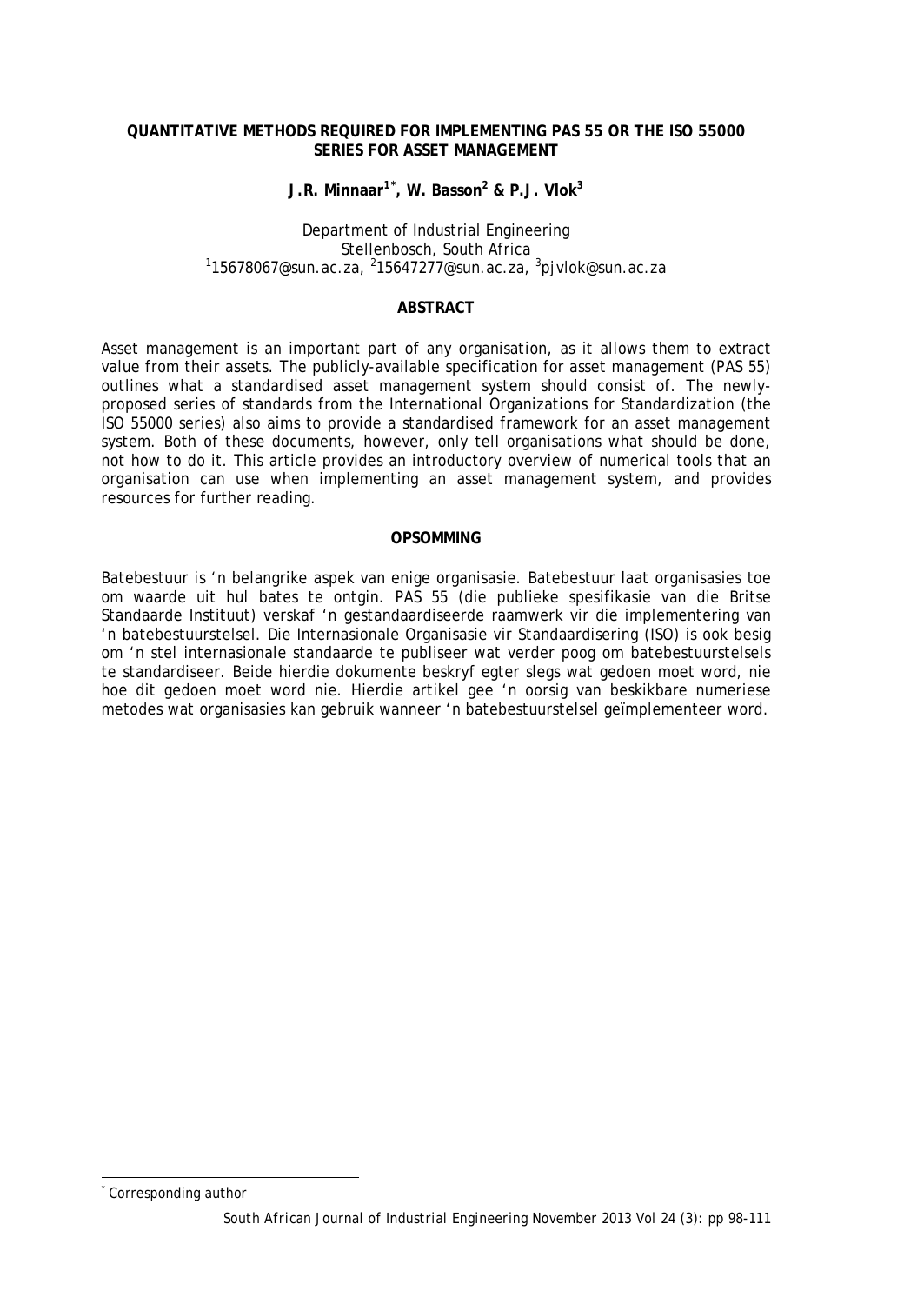## **1 INTRODUCTION**

Assets allow organisations to achieve strategic objectives and meet stakeholder needs. Managing these assets optimally has become crucial for organisations to stay competitive in today's global market. Responding to calls from the industry for a consistent, standardised specification when implementing asset management plans and procedures, the Institute for Asset Management worked with the British Standards Institution [1] to publish PAS 55, the first publicly-available specification for the optimised management of physical assets. The International Standards Organization (ISO) [2,3,4] is currently circulating, for review, a new draft series of international standards (the ISO 5500 series), based on PAS 55. The ISO 55000 series will be available in March 2014.

The key benefit of PAS 55 and the proposed ISO 55000 series of international standards is that they both provide a minimum set of requirements for an effective asset management system, but allow the organisation itself to determine how best it should be implemented to suit their needs. A mature asset management system that adheres to these minimum requirements allows for consistent decision-making on activities that impact asset-related risks, performance, and cost profiles. This implies that management should be equipped to make objective, predictable, and consistent decisions that involve trade-offs between short- and lon-term effects, and optimal combinations of interrelated and conflicting benefits. PAS 55 requires that an organisation's strategy "clearly state the approach and principal methods by which assets and asset systems will be managed" (PAS 55, Section 4.2. (g), p. 7). ISO 55001 also specifically requires that "the method for decision-making and prioritizing of the activities and resources to achieve its asset management plan(s) and objectives shall be documented" (ISO 55001, Section 6.2.2, p. 4). ISO 55000 further requires that the organisation "shall retain appropriate documented information as evidence of the results of monitoring, measurement, analysis and evaluation" (ISO 55001, Section 9.1, p. 9). As mentioned, PAS 55 and the ISO 55000 series only tell the user what to do, not how to do it. Organisations are thus left to determine (and document) appropriate tools and methodologies for decision-making themselves.

One category of specifications that is common to both PAS 55 and ISO 55000 is related to quantitative justification for decisions that are implemented. Quantitative decision-making is a remarkably under-researched area in asset management, and so this article attempts to identify quantitative specifications and corresponding numerical methods that will enable an organisation to adhere to the requirements set out in PAS 55 and in the ISO 55000 series. Section [2](#page-1-0) gives background information on PAS 55 and the ISO 55000 series, and Section [3](#page-2-0) highlights the requirements in PAS 55 and the ISO 55000 series where numerical methods are needed. For convenient reference, Section [4](#page-5-0) gives a short description of each of the numerical methods that can be used. Section [5](#page-10-0) gives a numerical illustration of how some of these methods relate to each other, and how each can benefit an organisation.

Since PAS 55 and the ISO 55000 series are the foundations of this article, knowledge of these documents is key to gaining maximum benefit from this article. It is recommended that a copy of each document is kept on hand while studying this article.

#### <span id="page-1-0"></span>**2 BACKGROUND ON PAS 55 AND THE ISO 55000 SERIES OF INTERNATIONAL STANDARDS**

PAS 55 consists of seven sections: (1) general requirements, (2) asset management policy, (3) asset management strategy, objectives, and plans, (4) asset management enablers and controls, (5) implementation of asset management plan(s), (6) performance assessment, and (7) improvement and management review.

PAS 55 requires that an organisation continually endeavour to improve its assets and asset management plan(s) or procedure(s). An organisation should be aware of new technology and knowledge associated with asset management. The first part of Section 4 in the PAS 55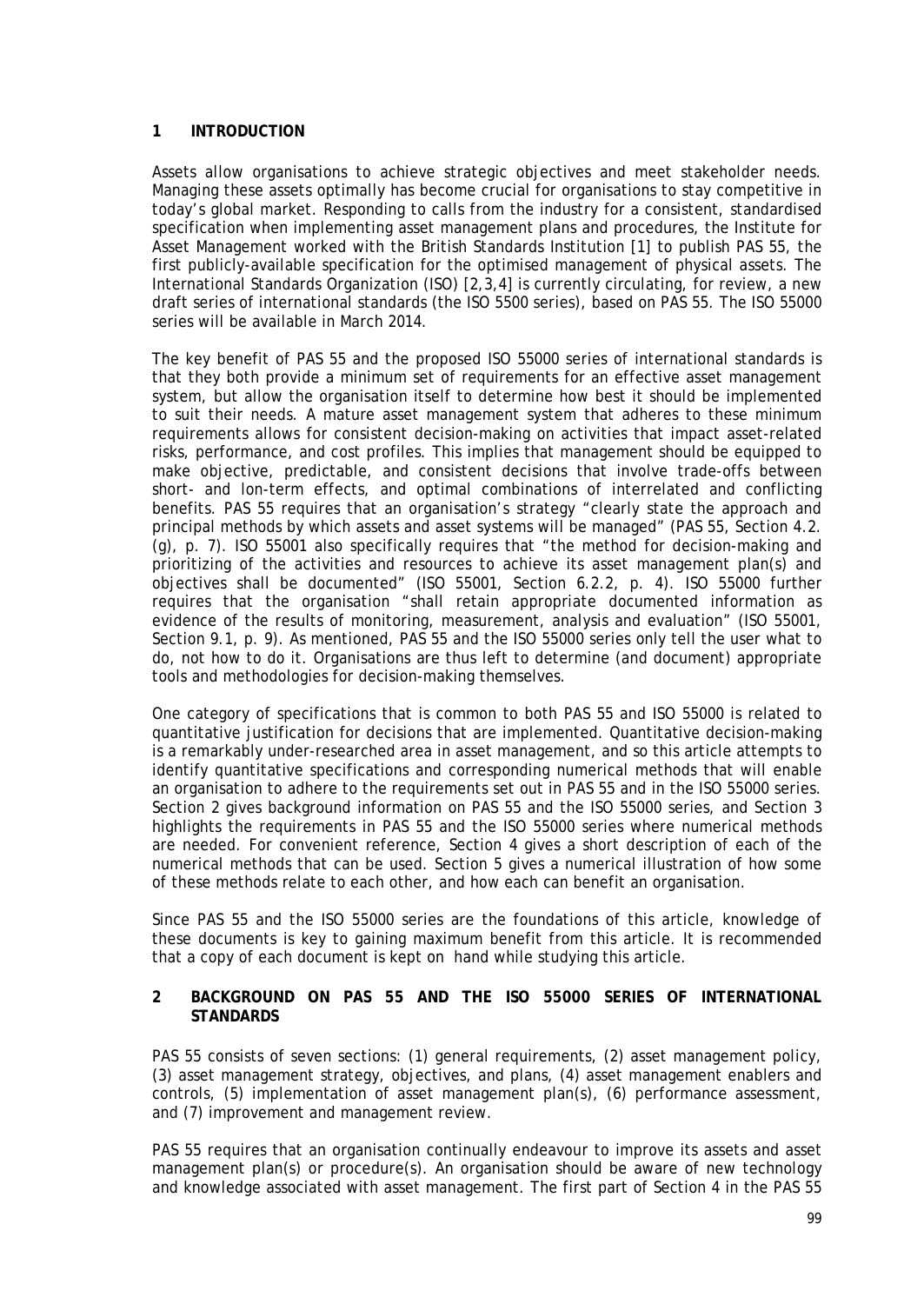document thus sets out basic requirements for an organisation to meet when implementing asset management plan(s) and procedure(s). According to PAS 55, "the organisation shall establish, document, implement, maintain and continually improve an asset management system in accordance with the requirements of this PAS" (Section 4.6.5.2, p. 18).

The importance of a well-managed asset management system is emphasised throughout the PAS 55 document. It requires the use of measurable objectives, as well as monitoring and measuring the performance of the system. Section 4.6 focuses entirely on performance assessment and improvement, and Section 4.6.1 (e) specifically requires "both qualitative and quantitative measures".

The proposed ISO 55000 series of international standards builds on these principles, but attempts to make it more universally applicable. It consists of three international standards: ISO 55000 provides an overview, principles, and the terminology of asset management; ISO 55001 specifies requirements for an asset management system; and ISO 55002 provides guidelines for the application of ISO 55001.

The requirements of ISO 55001 are divided into seven categories: organisational context, leadership, planning, support, operation, performance operation, and improvement.

The next section identifies six areas where numerical methods are needed. These areas stretch over one or more of the sections used in PAS 55 or in the ISO 55000 series.

## <span id="page-2-0"></span>**3 SPECIFICATIONS REQUIRING THE AID OF QUANTITATIVE METHODS**

The six areas of concern identified are data analysis, life cycle management, asset criticality, risk management, statistical failure analysis, and sustainable development. These six areas are defined in turn, and sections in PAS 55 and the ISO series are specified that require the use of numerical methods to establish asset management techniques. The application of the numerical methods is briefly described in relation to the six areas.

### <span id="page-2-1"></span>**3.1 Data analysis**

Data analysis is a broad term that describes the processing of data, with the goal of deriving useful information to support decision-making. Although PAS 55 implies the need for data and data analysis, ISO 55000 explicitly calls for data-driven decision-making processes (ISO 55000, 2.4.2, b, 1). This requirement is derived from one of the founding principles of asset management, which states that "asset management turns the organizational strategic intent into decisions and actions on assets to realize their value" (ISO 55000, 2.4.2, b). This implies that data analysis is central to asset management.

Data analysis encompasses many techniques. In its simplest form it takes the shape of descriptive statistics. By merely calculating the mean (measure of central tendency), the minimum and maximum values, and the standard deviation (measures of variability), management should be able to make more informed decisions. Descriptive statistics allow management to gain insight quickly into what their assets need to achieve (e.g. how many products a machine must be able to produce to meet customer demand). Descriptive statistics also provide a simple method for measuring asset management performance against objectives, and allow management to identify opportunities for improvement.

Descriptive statistics also form part of the more comprehensive exploratory data analysis (EDA) method described by Tukey [5]. EDA emphasises easy-to-understand summaries and the visual representation of data to serve as a basis for further data collection, analysis, and appropriate tool selection.

The same basic principles of EDA can be combined with fields in computer science to perform data mining. This important step in discovering knowledge in large databases has several applications that are extremely relevant for asset management. Fayyad et al. [6]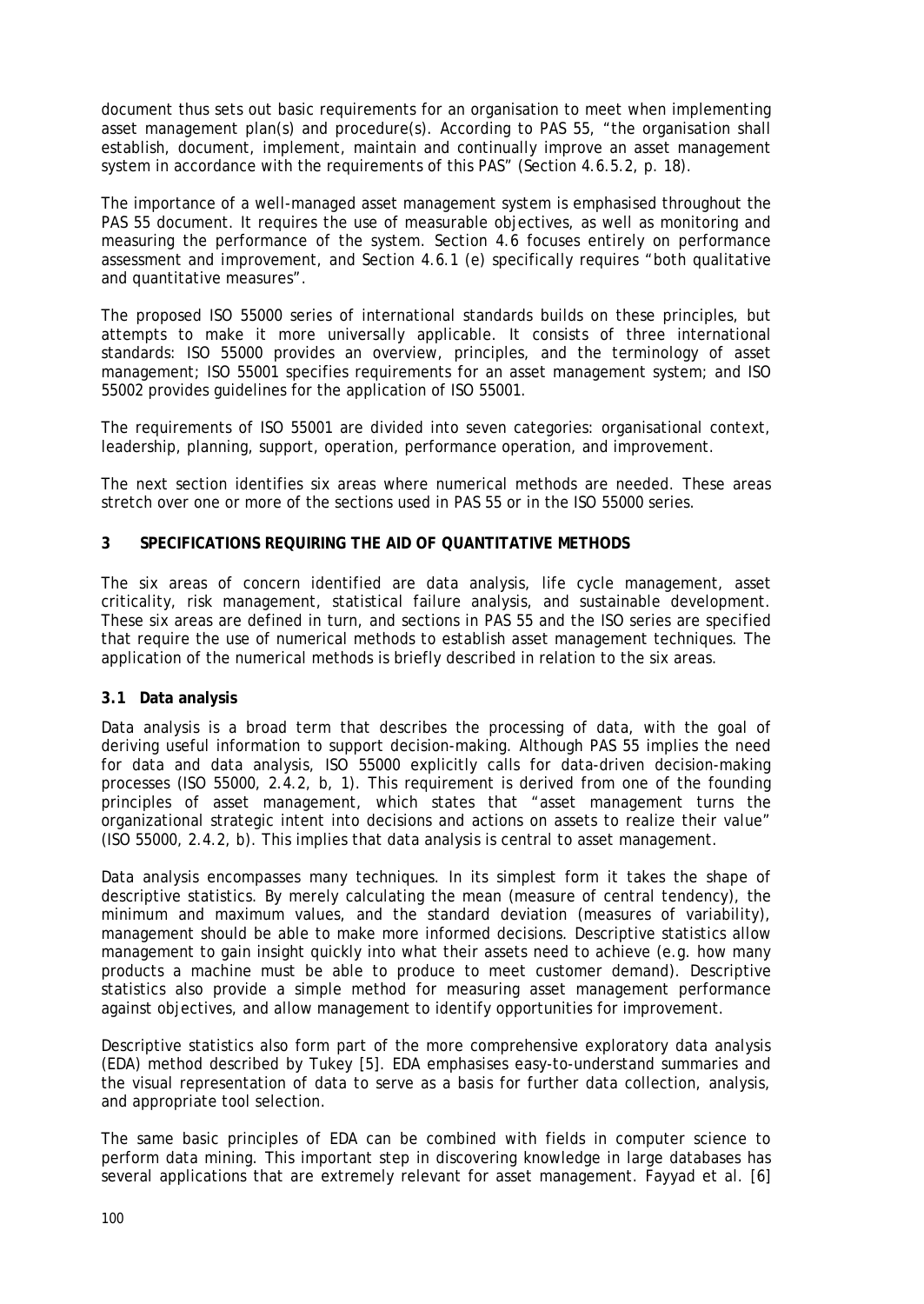list a few common applications for data mining that can greatly aid organisations looking to implement PAS 55 or ISO 55000. These applications range from simple summarising of data to discovering underlying patterns.

Asset management plan(s) and procedure(s) can only be as reliable as the data being used as input. A well-constructed data analysis could provide valuable information, therefore, to implement a successful asset management plan. Data analysis is fundamental to most of the numerical methods mentioned in this article, and is thus presented as a useful starting point for most numerical methods.

## **3.2 Life cycle management**

Life cycle management is essential to the process of asset management. Both PAS 55 and ISO 55001 require an organisation to set up a life cycle management plan. The plan should consider the complete life cycle of the asset, from acquisition, to utilisation, to maintenance, and finally to the disposal of the asset. A popular term for the process is 'from cradle to grave'. The life cycle management plan should also include the risk associated with the specific asset and the consequences of this risk.

Sections 4.3.1(d), 4.3.3, 4.4.7.2(c), 4.4.7.3(f), 4.4.7.4(f), and 4.5.1 in PAS 55 set the requirements for life cycle management. In the ISO 55000 series, Section 2.4.4.2 in ISO 55000 states that the preferred methods for managing assets should be stipulated as part of the strategic approach to decision-making. This is also made a requirement in Section 6.2.2 in ISO 55001. In the guidelines for the application of ISO 55001 (ISO 55002), several references are made to life cycle management (Sections 6.1.2, 6.2.2.4, 7.5.1, and 7.5.2), most of which deal with the financial consequences of an asset over its entire life. Life cycle management should support cost-effective decision-making.

Perhaps one of the simplest ways to improve strategic decision-making of assets with longterm financial consequences is to incorporate life cycle costing (LCC). By calculating the net present value of all the expected costs of an asset over its lifetime, an organisation will be able to determine whether an expensive machine with low cost maintenance is a better option than a low cost machine with high maintenance cost. Barringer [7] provides a more in-depth summary of LCC. There are several other numerical methods – discussed in the next paragraph – that organisations can use for more advanced life cycle management.

Markov chains show how random variables change over time, and how they can be used to determine the different states of the asset during its life cycle. The resulting model can then be used to determine the costs associated with the life cycle. Stump [8] gives a good example of how Markov chains can be implemented in a life cycle cost analysis. Markov chains are further discussed in Section [4.1](#page-5-1) below. Multiple-objective optimisation (MOO), discussed in Section [4.2,](#page-6-0) is used when more than one objective needs to be satisfied. This is applicable when different activities in the life cycle of the asset need to be considered. A cost-benefit analysis weighs the cost and benefits of the different life cycle activities. More details about a cost-benefit analysis are given in Section [4.3.](#page-6-1) The economic order quantity (Section [4.4\)](#page-6-2) determines the size of the inventory lot and helps to determine the life cycle cost of the asset. Simulation is used to represent real-world situations, and could represent the entire life cycle of the asset. Examples of simulation and specific software packages to be used are discussed in Sectio[n 4.5.](#page-7-0)

### **3.3 Asset criticality**

During the implementation of an asset management plan in an organisation, it is important to establish the critical assets and asset systems. PAS 55 defines critical assets/asset systems as "assets and/or asset systems that are identified as having the greatest potential to impact on the achievement of the organisational strategic plan".

PAS 55 also states that an organisation shall establish, implement, and maintain plan(s) that not only identify the critical assets, but also determine how the organisation responds to emergency situations concerning critical assets. Likewise, the ISO 55000 series requires that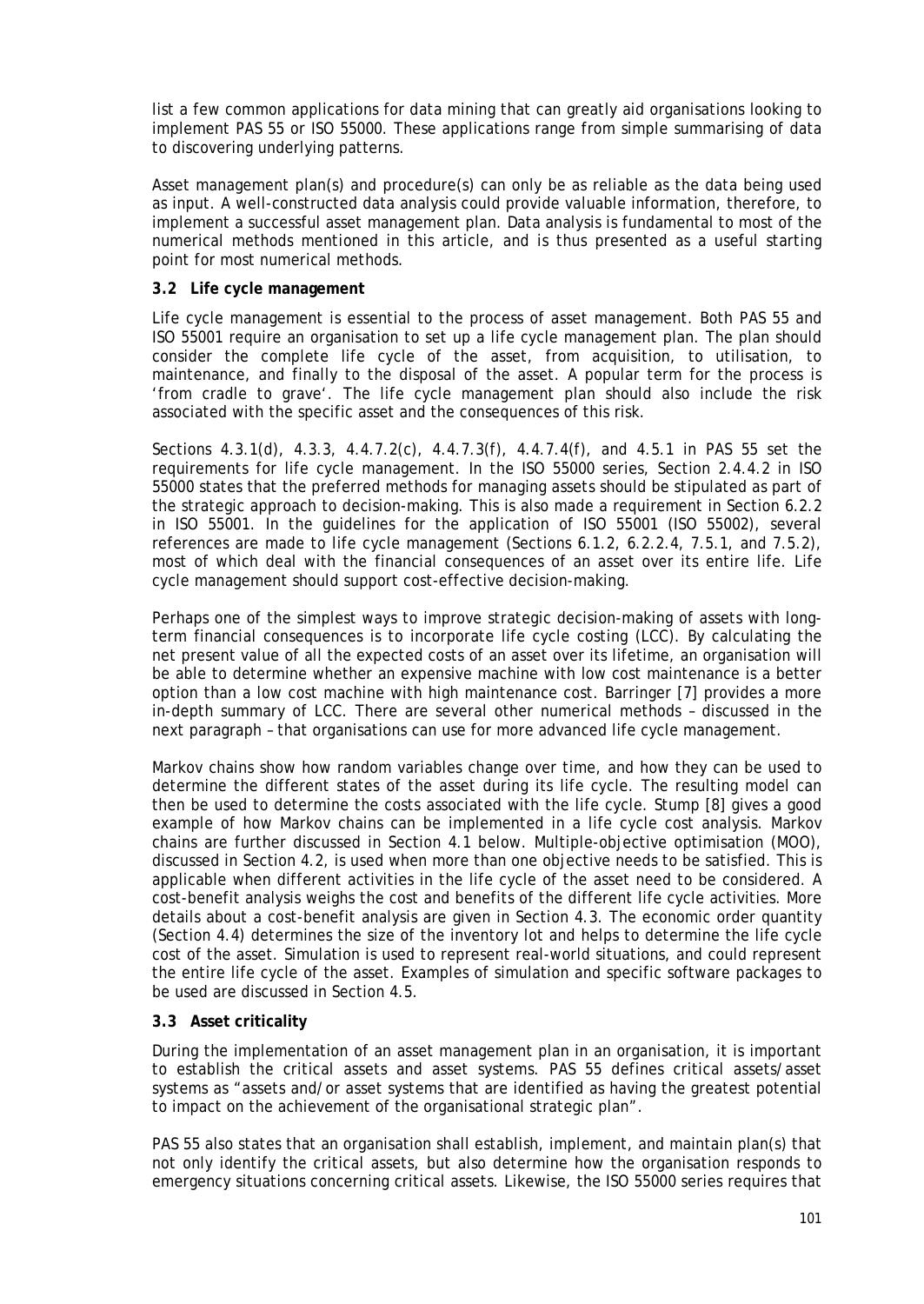a strategic approach determine the criticality of assets and asset systems, and weight them appropriately when making decisions.

Sections 4.3.1 (e), (f), and (g) and Section 4.3.4 in PAS 55 set the requirements relating to asset criticality. The guidelines for implementing ISO 55001 (ISO 55002) provide additional information about how asset criticality should be incorporated into an asset management system in Sections 6.1.2, 6.2.2.2, 7.1, 7.2, and 7.6.

A criticality analysis forms part of the failure mode and effect analysis (FMEA), and determines the severity of a failure. It is described in Section [4.6.](#page-7-1) The FMEA is a qualitative analysis that is used to identify the failure modes and their causes and effects. The Monte Carlo method, described in Section [4.7,](#page-7-2) provides different outcomes for a specific action, and can help to determine the critical asset. The cost-benefit analysis can again be used. Finally, network models represent objects and their relationships, and can determine the objects or assets that have the most important function in the organisation. They are discussed further in Section [4.8.](#page-7-3) Simulation could be used to optimise processes in an organisation and to determine assets critical to the system. Simulation is also a powerful tool that can be used to identify potential bottlenecks in various scenarios, showing not only the critical assets and asset systems, but also their sensitivity to change.

#### **3.4 Risk Management**

A large section in PAS 55 is dedicated to risk management. Organisations implementing either PAS 55 or ISO 55001 should be able to describe their asset-related risks, and how this risk profile changes over time. Risk management is defined by both PAS 55 and the ISO 55000 series as "coordinated activities to direct and control an organisation with regard to risk".

PAS 55 requires that the organisation's asset management policy and risk management framework support each other. The asset management plan(s) shall consider all assetrelated risks, and shall optimise and prioritise the different risks (as mentioned in PAS 55).

PAS 55 sets the requirements for risk management in Sections 4.2 (d), 4.3.1 (e), 4.3.2 (h), 4.3.3, 4.3.4 (a) and (c), 4.4.1 (g), and 4.4.7. "Actions to address risks and opportunities" in ISO 55001 Section 6.1 details all the requirements for managing risk.

A quantitative risk assessment is done to determine the magnitude and probability of the loss. A variety of numerical methods can be used to conduct the risk assessment. Multipleobjective optimisation (MOO) and the Monte Carlo method can also be used for risk management; both help to determine the consequences of a risk and the most adverse risk. Forecasting models, as mentioned in more detail in Section [4.9,](#page-7-4) attempt to predict the unpredictable future by using past data, and can be used to predict changing circumstances and possible risks associated with specific events. Decision trees and utility theory can also be used when decisions need to be made under uncertainty when specific probabilities are available. This is discussed in Section [4.10.](#page-9-0)

### **3.5 Statistical failure analysis**

The process of determining when machinery will fail helps to determine the life cycle of the assets and how to manage the asset efficiently. PAS 55 clearly states that an organisation shall establish, implement, and maintain process(es) and/or procedure(s) to analyse past performance, monitor current performance, and predict the future performance of the asset.

Statistical failure analysis can also play an important part in improving stakeholder confidence. Being able to predict, within a certain confidence interval, when something will fail is crucial for achieving a reliable and predictable operating state. The ISO 55000 series puts a strong emphasis on continual improvement and preventative action. Requirements for these are given in Section 10 of ISO 55001. PAS 55 also identifies key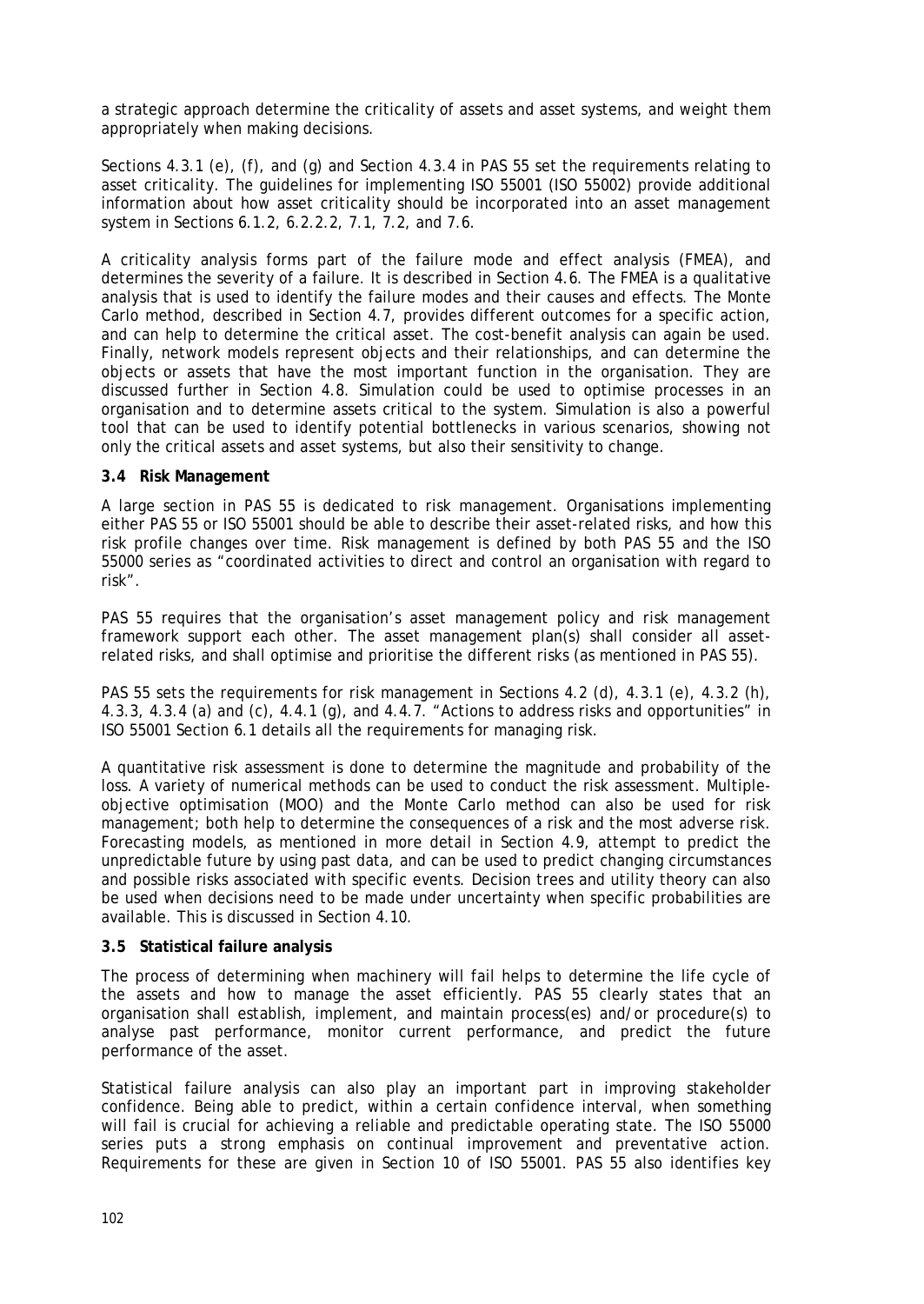areas where failure analysis is needed in Sections 4.6.1 (a) and (d), 4.6.2 (a), (b), and (c), and 4.4.7.3 (a).

Important methods that can be used to facilitate failure analysis incorporate the log-linear and power law point processes (both discussed in Section [4.11\)](#page-9-1), as well as the Weibull distribution (discussed in Section [4.12\)](#page-10-1). These methods are used to determine metrics such as MTBF (mean time between failures), MTTF (mean time to failure), MFOP (maintenance free operating period), and FIT (failure in time). Simulation can be used to simulate processes in an organisation to determine when assets will fail.

#### **3.6 Sustainable development**

PAS 55 distinguishes between *being sustainable* and *sustainable development* as mentioned below:

**Sustainable:** "achieving or retaining an optimum compromise between performance, costs and risks over the asset's life cycle, whilst avoiding adverse long-term impacts to the organisation from short-term decisions"

**Sustainable development:** "enduring, balanced approach to economic activity, environmental responsibility and social progress"

Sustainable development is a long-term commitment by an organisation, and is an important part of asset management, as mentioned in PAS 55 Section 4.2 (g): "The policy shall clearly state the principles to be applied, such as the organisation's approach to health and safety or sustainable development."

Recently, sustainability and sustainable development have received much attention from all types of organisations. The world is rapidly changing, and organisations are becoming more aware of the impact they have on the environment. Many regulations have been implemented to support and promote sustainable development. Because asset management is also a growing field, it is important to consider these regulations when implementing asset management plan(s) and procedure(s). The ISO 55000 series also mentions that the asset management system should follow a long-term sustainable approach.

Important methods that can be used to facilitate sustainable development incorporate life cycle management and the methods associated with life cycle management mentioned previously: network models and geographic integrated systems (GIS). GIS is a tool that helps to comprehend geography, and aids the process of decision-making. GIS helps organisations to plan efficient asset use while considering resources and the environment. ESRI [9] discusses the relationship between GIS and sustainable development, and is further described in Section [4.13.](#page-10-2)

### <span id="page-5-0"></span>**4 ANALYSIS OF NUMERICAL METHODS APPLICABLE TO ASSET MANAGEMENT**

## <span id="page-5-1"></span>**4.1 Markov chains**

Markov chains are a type of stochastic process that involves the study of how a random variable changes over time. Winston [10] defines a *stochastic process* and *Markov chains* thus:

#### **Stochastic process**

"A stochastic process is a collection of random variables that is often used to represent evolution of a random value or system over time."

#### **Markov chains**

"A Markov chain is a random, memoryless process. It is a mathematical system that transitions from one state to another with the next state depending only on the current state and not the preceding events. The number of states could be finite or countable."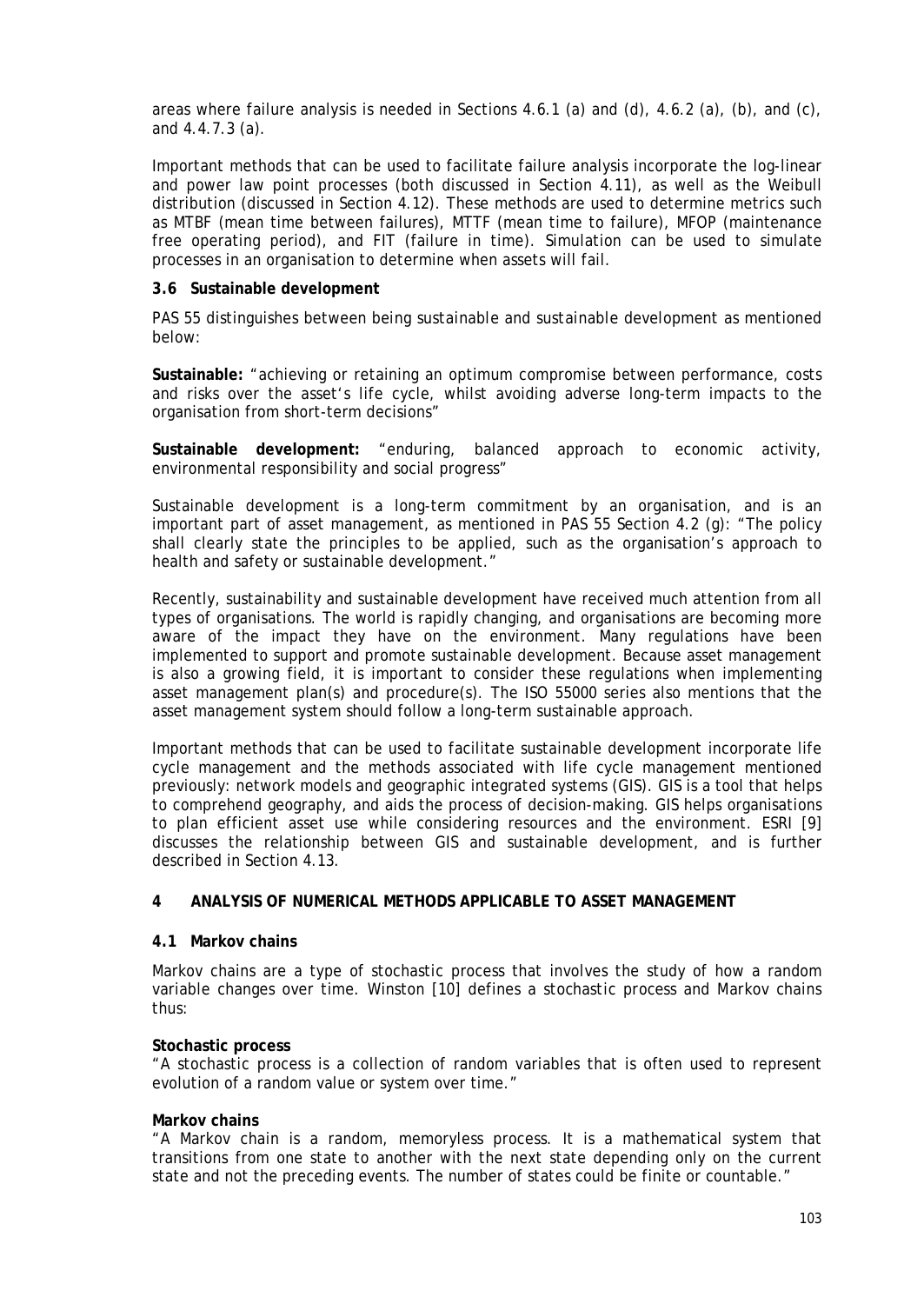A discrete-time stochastic process is a Markov chain if, for *t* = 0, 1, 2, ... and all states,

$$
P(X_{t+1} = i_{t+1} | X_t = i_t, X_{t-1} = i_{t-1}, ..., X_1 = i_1) = P(X_{t+1} = i_{t+1} | X_t = i_t)
$$

Markov chains can be used to calculate the probability of whether a machine will be broken or repaired at a future date, depending on the probabilities of whether the machine is currently working or broken.

# <span id="page-6-0"></span>**4.2 Multiple-objective optimisation**

Multiple-objective optimisation (MOO) is the simultaneous optimisation of a mathematical optimisation problem involving more than one objective. MOO is a multiple criteria decision-making technique that generates more than one solution to the problem. The decision-maker needs to decide which objectives are most important. Different MOO methods are discussed by Marler et al. [11].

MOO can be used when two objectives such as low maintenance cost and high machine efficiency need to be satisfied. The best solution is chosen depending on other constraints, such as the budget of the organisation.

# <span id="page-6-1"></span>**4.3 Cost-benefit analysis (CBA)**

A cost-benefit analysis compares the costs and benefits of a project to determine whether the project is a good and feasible investment. A basis is established for comparing different projects to determine whether the benefits outweigh the costs, and if so, by how much.

Willmott et al. [12] consider four types of losses that affect the cost-benefit analysis: equipment, transformation, material, and management.

An example of asset management is to compare the costs and benefits of fixing a broken machine or of buying a new one. The benefits are usually also shown in terms of monetary value.

The cost of fixing a broken machine can be compared with the cost of buying a new machine. Benefits can include the efficiency of the new or fixed machine, insurance costs, and operating costs. The cost associated with each option is compared with the other, and the best option is chosen.

# <span id="page-6-2"></span>**4.4 Economic order quantity (EOQ)**

Economic order quantity determines the optimal number of units that need to be ordered to keep the total inventory holding cost and ordering cost to a minimum. It is discussed by Mohammad et al. [13].

Specific assumptions need to be made to be able to conduct the analysis. The ordering cost is constant, the rate of demand is known and spread evenly throughout the year, the lead time is fixed, the purchase price of the item is constant (i.e. no discount is available), the replenishment is made instantaneously, the whole batch is delivered at once, and only one product is involved.

The following equations are used to facilitate the analysis:

$$
TC = PD + \frac{DS}{Q} + \frac{HQ}{2}
$$

$$
Q^* = \sqrt{\frac{2DS}{H}}
$$

*TC* total cost *Q* order quantity

$$
Q^*
$$
 *optimal order quantity*

104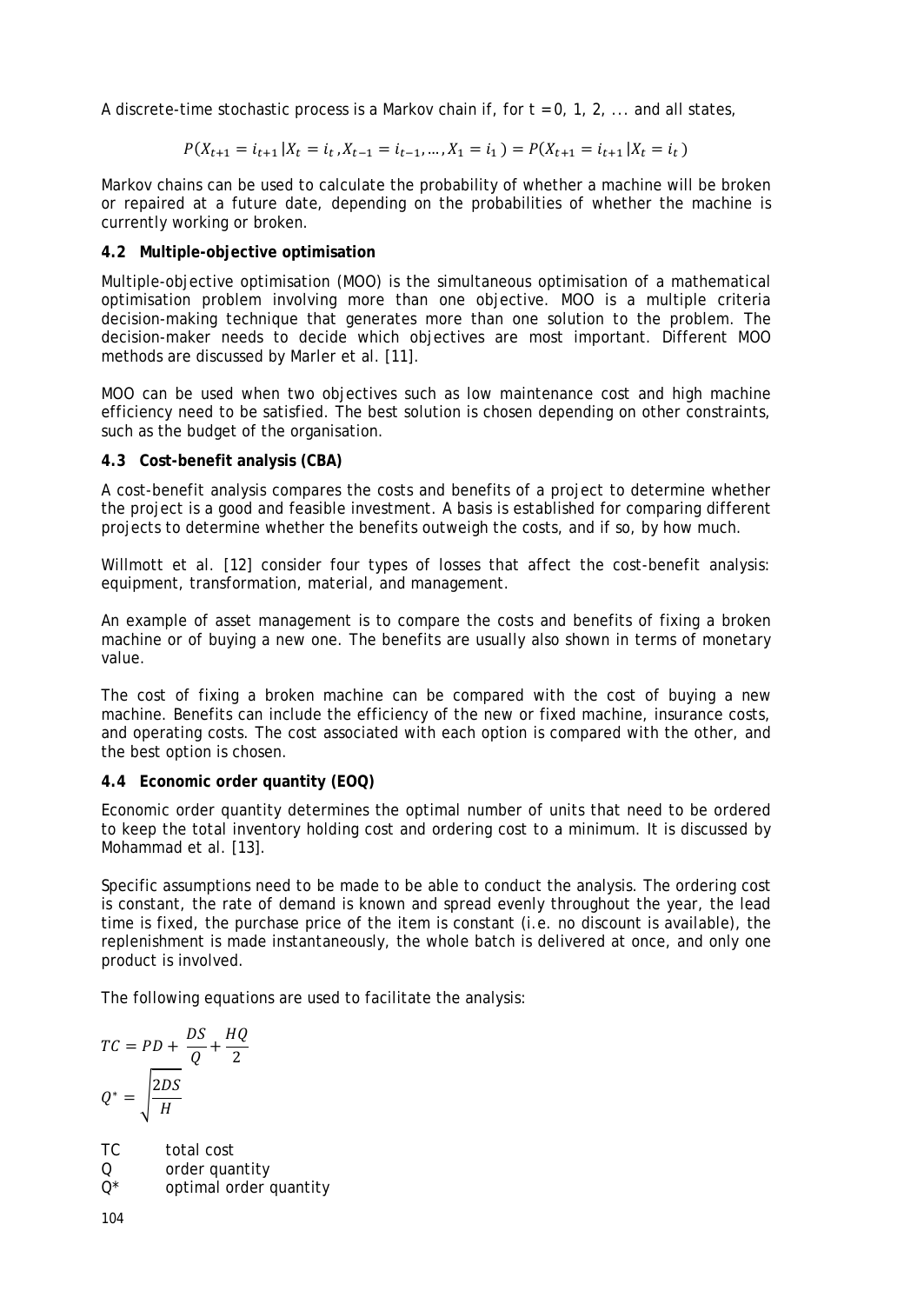- *P* purchase unit price<br>*D* annual demand qua
- *D* annual demand quantity<br>*S* fixed cost per order
- *S* fixed cost per order<br>*H* annual holding cost i
- annual holding cost per unit

# <span id="page-7-0"></span>**4.5 Simulation**

Simulation is a powerful management science technique that is widely used to imitate the operation of a real-world process or system over time. Simulation is used to solve complex, real-world problems, and is mostly done with software packages (as described by James [14]) that include Simio, Arena, and ProModel. Simulation can be used for most optimisation problems, but it requires training and can be costly.

# <span id="page-7-1"></span>**4.6 Criticality analysis (CA)**

Criticality analysis is performed to determine the severity of the consequences of a failure. According to Taylor et al. [15], a criticality analysis can take a qualitative or quantitative approach, depending on the available data. The criticality analysis forms part of the failure mode, effect, and criticality analysis (FMECA). The quantitative criticality analysis is more applicable to numerical decision-making, and will be discussed in detail.

A worksheet is created (as described by Taylor et al. [15]) to aid the quantitative criticality analysis. The worksheet is used to identify and compare the different failure modes. The purpose of this worksheet is to identify and rank potential failure modes, causes, and effects. A combination of the severity and frequency of failures is used to rank and identify critical assets. The probability of failure is also classified into five levels, as discussed by Taylor et al. [15].

# <span id="page-7-2"></span>**4.7 Monte Carlo simulation**

Monte Carlo simulation is a computerised mathematical technique used to aid decisionmaking. The Monte Carlo simulation accounts for risk, and provides a range of possible outcomes and probabilities for a specific choice of action. It is discussed by Benbow et al. [16]. The use of random numbers and probability distributions in each iteration of calculations makes Monte Carlo simulations ideal for instances when decisions need to be made under uncertainty. Monte Carlo simulation can, for example, be used to determine the optimal time to conduct maintenance on a machine.

# <span id="page-7-3"></span>**4.8 Network models**

Asset management rarely deals with assets or asset systems in isolation. Network models can be used to account for the (often complex) relationships between assets. A network consists of nodes and arcs. A node is a set point that can represent an asset or an asset state, and an arc is used to connect the different nodes and represent a possible direction of motion. Four specific network models are described by Winston [10]:

- 1. Shortest-path problems
- 2. Maximum-flow problems
- 3. CPM-PERT project-scheduling models
- 4. Minimum-spanning tree problems

Network models are also applicable when maintenance costs increase and the trade-in price of the old machine decreases as the age of a machine increases. The price of a new machine should also be included. The goal is then to minimise the net cost incurred for a predetermined time period. It is then possible to determine when it would be best to trade the machine in for a new one.

# <span id="page-7-4"></span>**4.9 Forecasting models**

Forecasting methods attempt to predict the future values of variables by drawing on past data to establish the relationship between the dependent variable and one or more independent variables. Four forecasting models should be considered: the moving-average forecasting method, simple exponential smoothing, Holt's method (exponential smoothing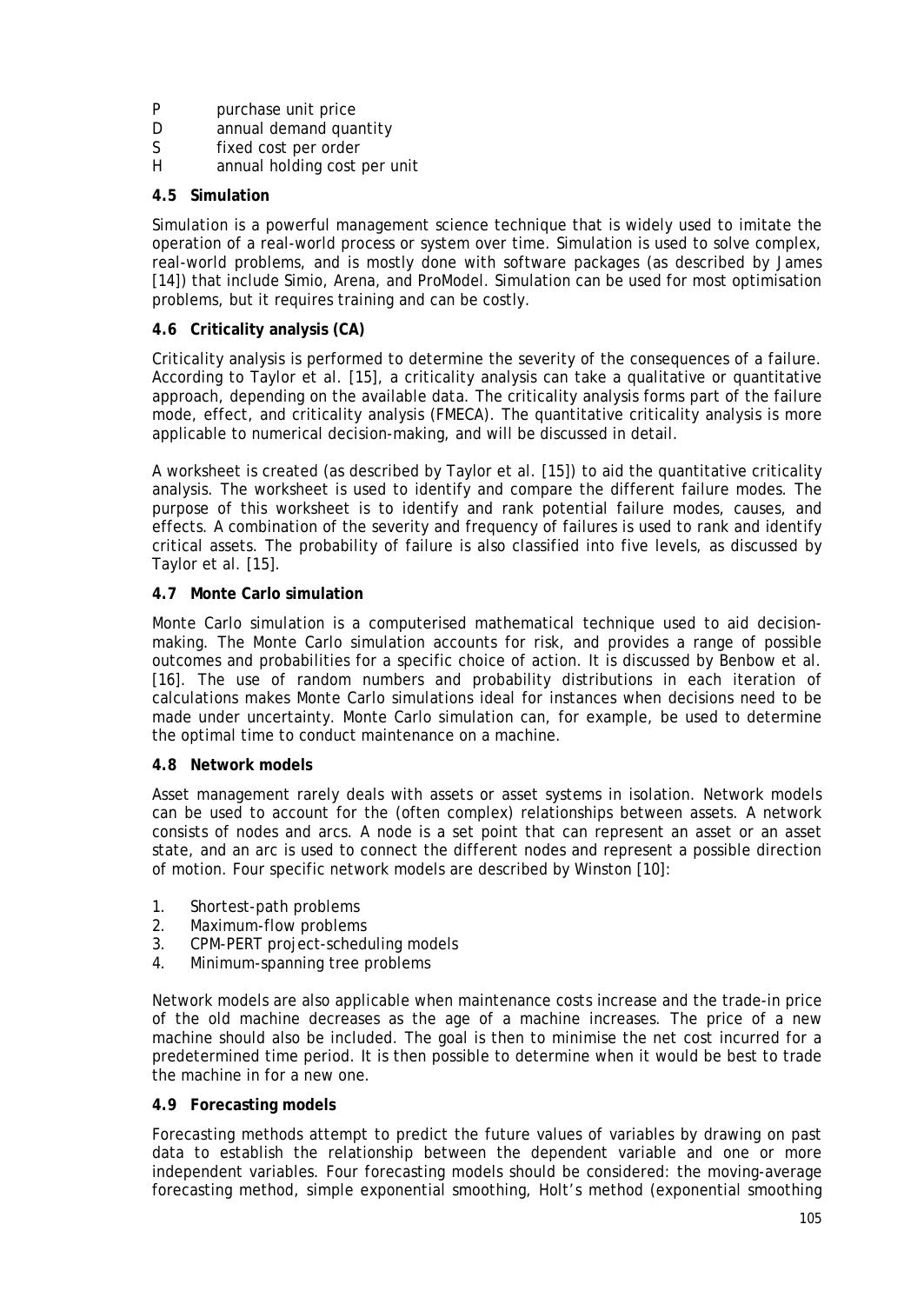with a trend), and Winter's method (exponential smoothing with seasonality). For a detailed description and examples on forecasting, refer to Winston [10].

### *4.9.1 Moving-average forecasting methods*

The moving average calculates the average of the last  $N$  observations.

 $f_{t,1}$  = average of the last N observations  $f_{t,1}$  = average of  $x_t, x_{t-1}, x_{t-2}, \ldots, x_{t-N+1}$ 

The value of  $N$  is determined by calculating the mean absolute deviation (MAD) and the forecast error.

 $e_t$  (forecast error) =  $x_t$  – (forecast error  $x_t$ )

MAD is calculated by averaging the absolute values of all  $e_t^\prime.$ 

#### *4.9.2 Simple exponential smoothing*

Simple exponential smoothing is used when a time series fluctuates about a base level. The key exponential smoothing equation is

 $A_t = \alpha x_t + (1 - \alpha) A_{t-1}$ 

where

 $A_t$  - smoothed average over a time series after observing  $x_t$  $\alpha$  - smoothing constant  $(0 < \alpha < 1)$ 

 $A_0$  is chosen as the observed value for the period immediately preceding period 1.

The forecast error is calculated with

 $e_t = x_t - A_{t-1}$ 

and from here the following equation is obtained:

 $A_t = A_{t-1} + \alpha (x_t - A_{t-1}) = A_{t-1} + \alpha e_t$ 

## *4.9.3 Holt's method: Exponential smoothing with trend*

Holt's method is primarily used when a linear trend is observed without seasonality. Three equations are important when using Holt's method:

$$
L_t = \alpha x_t + (1 - \alpha)(L_{t-1} + T_{t-1})
$$
  
\n
$$
T_t = \beta(L_t - L_{t-1}) + (1 - \beta)T_{t-1})
$$

and finally

 $f_{t k} = L_t + kT_t$ 

 $L_t$  - estimate of the base level  $T_t$  - estimate of the per-period trend  $\alpha$  and  $\beta$  - smoothing constants between 0 and 1

### *4.9.4 Winter's method: Exponential smoothing with seasonality*

Winter's method is used when a trend and seasonality is observed. Four equations are important when using Winter's method.

$$
L_{t} = \alpha \frac{x_{t}}{st - c} + (1 - \alpha)(L_{t-1} + T_{t-1})
$$
  
\n
$$
T_{t} = \beta (L_{t} - L_{t-1}) + (1 - \beta)(T_{t-1})
$$
  
\n
$$
s_{t} = \gamma \frac{x_{t}}{Lt} + (1 - \gamma)st - c
$$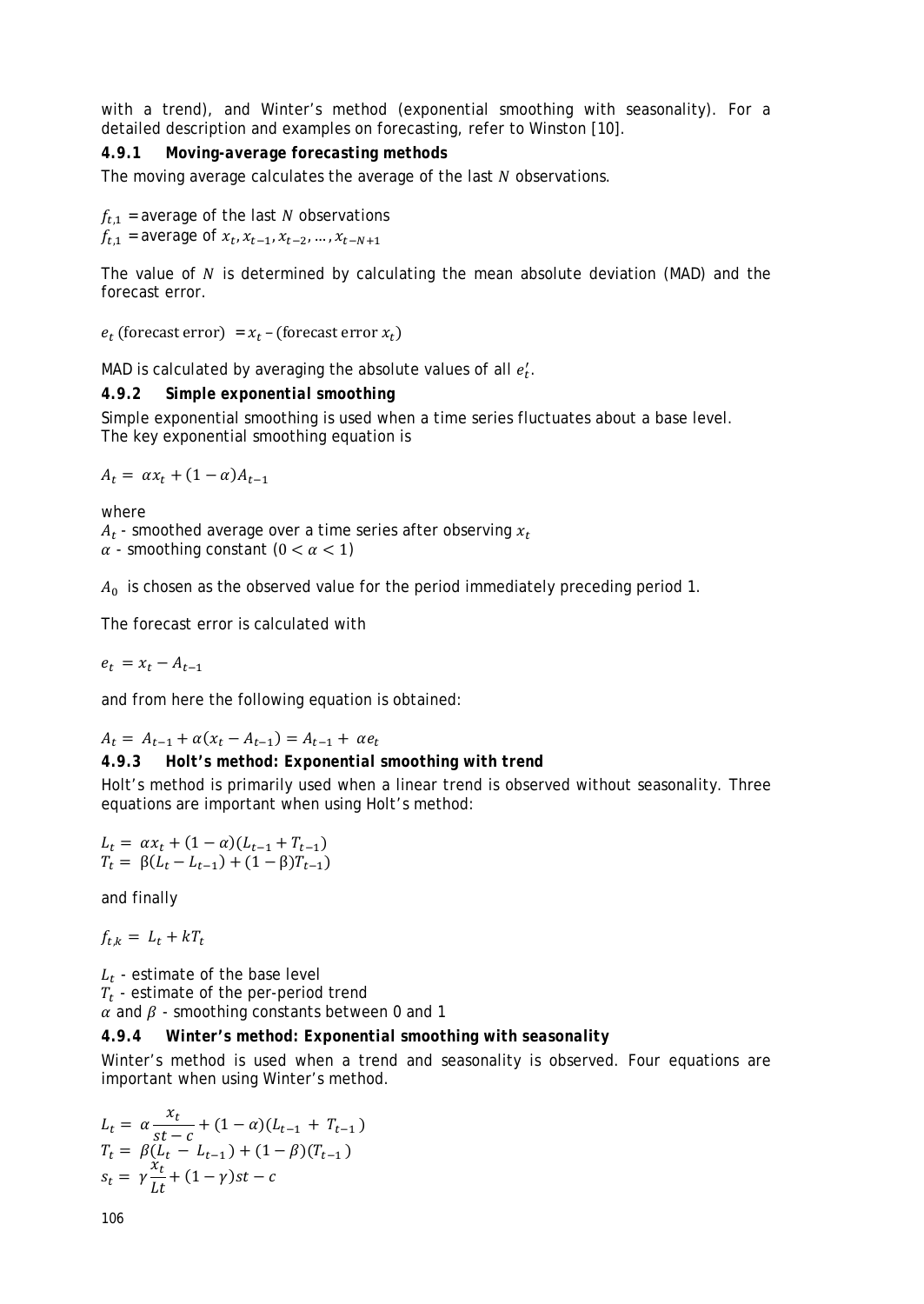$f_{t,k} = (L_t + kT_t)st + k - c$ 

 $L_t$  and  $T_t$  have the same meanings as in Holt's method, and  $c$  is the number of periods in the length of the seasonal pattern;  $s_t$  is an estimate of a seasonal multiplicative factor for month *t* obtained after observing  $x_t$ .

Forecasting can be used to predict machine failures if enough past failure data is available.

## <span id="page-9-0"></span>**4.10 Utility theory and decision trees**

Winston [10] describes utility theory and decision trees as methods to aid decision-making under uncertainty. Utility represents a preference of one event over another. The utility theory is defined by an action, the probability of that action occurring, and the reward received if the action occurs. The Von Neumann-Morgenstern concept is a popular aid in decision-making. This concept involves a lottery that is represented by a tree, as seen in [Figure 1.](#page-9-2)



### **Figure 1: Tree depicting the Von Neumann-Morgenstern utility theory concept**

<span id="page-9-2"></span>The utility theory makes it possible to decide between two lotteries by using a simple calculation:

$$
L = \rho A + (1 - \rho)\beta
$$

For many possible options, a more general equation is identified:

$$
L=\sum \rho_i A_i
$$

Decision trees are used to determine the optimal solution for large complex decision problems. Decision trees follow the same concept as the utility theory by making use of probabilities, actions, and rewards (as seen in [Figure 1\)](#page-9-2). Decision trees are, however, divided into *decision forks* and *event forks*. Decision forks represent a point in time where a decision needs to be made, and event forks show where outside forces determine the outcome of the event.

#### <span id="page-9-1"></span>**4.11 Log-linear and power law methods**

The log-linear and power law methods are two formats of the non-homogeneous Poisson process (NHPP) as discussed by Vlok [18]. These methods are a good representation of repairable systems.

Both methods make use of a series of equations that include specific parameters that need to be calculated. These equations can determine the expected number of failures between two instances, the mean time between failure (MTBF), reliability of the system, the confidence band, the residual life estimation, and the long-term cost optimisation.

Parameter estimation for repairable systems can be calculated with the least-square parameter or the maximum likelihood method.

It is important to remember that the limitations of these failure analysis techniques lie in the assumptions made, and not in the techniques themselves.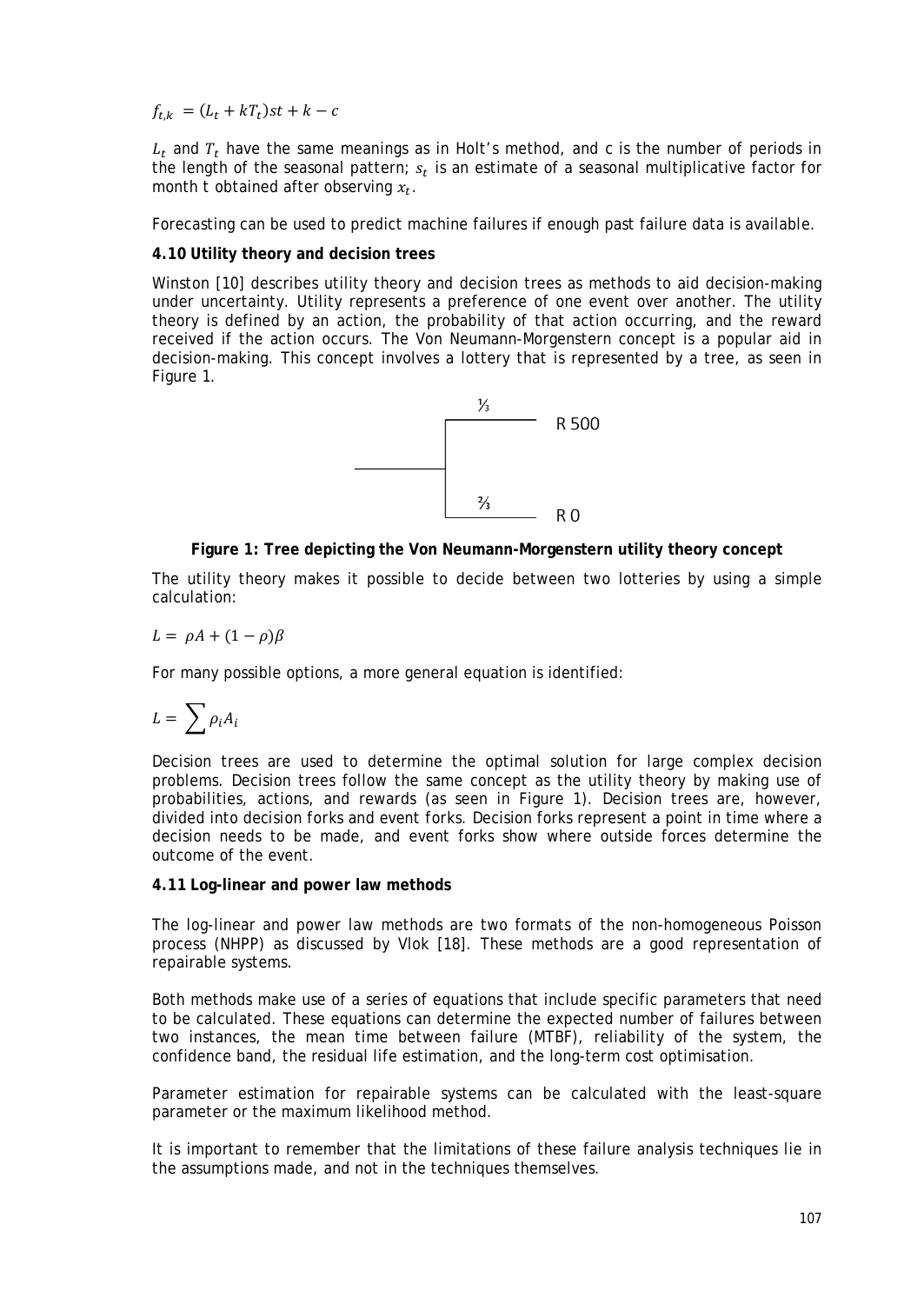Other metrics that can also be used are MTBF, MTTF (mean time to failure), MFOP (maintenance free operating period), and FIT (failure in time). Stanley [19] gives a detailed description of these metrics.

Both of these methods (log-linear and power law) can be used to calculate the expected arrival time of the next failure when the inter-arrival times of previous failures have been recorded.

## <span id="page-10-1"></span>**4.12 Weibull distribution**

The Weibull distribution is widely used, due to its flexibility in providing good models for small sample sizes, as well as a broad variety of data sets, as noted by Dodson [20].

The Weibull distribution can be used to analyse non-repairable systems. According to Vlok [18], the Weibull distribution can be used when neither the order of events nor the specific machine responsible for these events is of importance.

The Weibull distribution can also be used to predict the residual life of a specific unit, as well as the confidence levels around the predicted residual life.

Furthermore, the Weibull distribution can be used to predict the long-term cost of a specific unit, and can lead to the optimisation of the long-term cost.

### <span id="page-10-2"></span>**4.13 Geographic information system (GIS)**

Geographic information system (GIS) is the integration of cartography, statistical analysis, and database technology. It is an information system that captures, integrates, stores, manipulates, analyses, shares, manages, and displays geographic information to support decision-making (as discussed by ESRI [9]). GIS results in a number of benefits, including:

- 1. cost saving and increased efficiency;
- 2. better decision-making;
- 3. improved communication;
- 4. better record keeping; and

GIS can be used to set up a database to locate all the organisation's assets in order to manage them.

### **4.14 Pareto principle**

The Pareto principle is also known as the 80-20 rule. It states that 80% of the effects come from 20% of the causes. The Pareto principle is related to the Pareto efficiency. The Pareto principle can be applied to optimisation efforts and to occupational health and safety, to aid the process of hazard prioritisation. Gryna et al. [21] give more detail on the Pareto principle.

The Pareto priority index (PPI) helps to evaluate each project. A high value suggests high priority. The PPI is defined as follow:

 $PPI = \frac{\text{Savings} \times \text{probability of success}}{\text{Cost} \times \text{time to completion (years)}}$ 

## <span id="page-10-0"></span>**5 NUMERICAL ILLUSTRATION**

This section makes use of an example to illustrate the benefits of the methods discussed above. A useful first step is to do a quick criticality analysis of the organisation's assets (Section [3.1\)](#page-2-1). If sufficient data is not available, this can be achieved by consulting experts and experienced operators. Suppose the criticality analysis identified Machine 1 and Machine 2 as the most critical assets. The inter-arrival time between failures (measured in days) was recorded for each machine as shown below: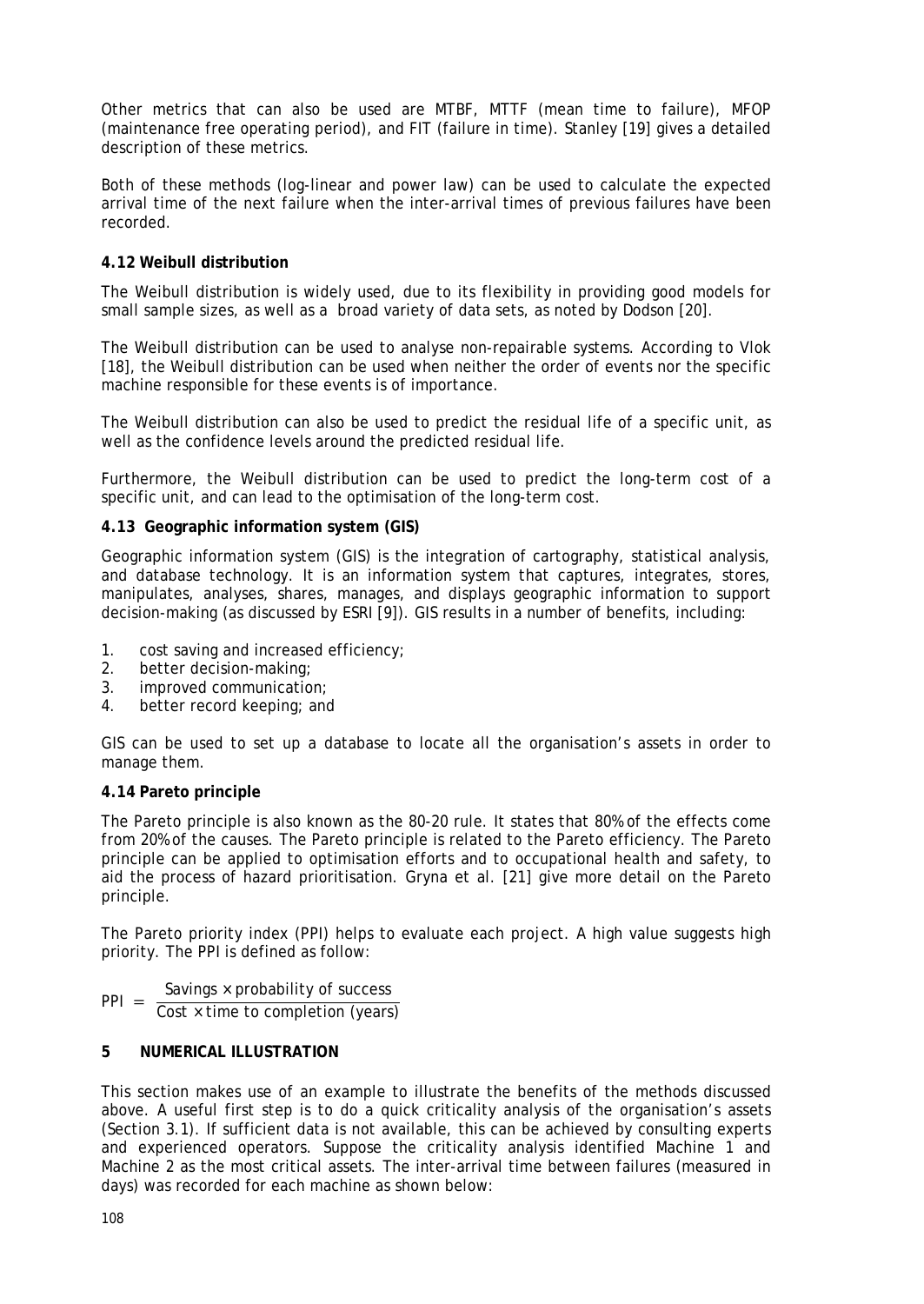

**Figure 2: Arrival time of the i**th **failure in days**

<span id="page-11-0"></span>Because these machines are critical to the organisation, it is important to know when they will fail – or, preferably when to intervene preventatively to avoid costly, unexpected failure. Some of the techniques described in the previous section will be used to analyse the data. The simplest form of analysis is to calculate the mean, which in this case gives the MTBF, a commonly-used benchmark of the frequency of machine failures (see Section [3.1](#page-2-1) for simpler descriptors of data). For this example, the MTBF is exactly the same (66 days) for both machines over their lifetime of six years.

This simple calculation is a first indication of how frequently to expect failures or how frequently to do preventative maintenance. Unfortunately, this is also the extent of analyses performed by some organisations. They calculate MTBF and then base their maintenance schedule on this number. This is a mistake. As can be seen in [Figure 2](#page-11-0) above, MTBF does not present the whole picture: Machine 1's failure rate clearly increases over time, while Machine 2's failure rate is seemingly random.

If all that is required is a rough estimate of how many times a machine will fail in its lifetime, then MTBF is a good estimate. The number of failures can then also be multiplied by the cost of repairing a machine, to get an estimate of the life cycle cost. If, for example, it costs R15,000 to repair Machine 1 and R20,000 to repair Machine 2, and both machines have a MTBF of 66, the total cost of maintenance (ignoring the time-value of money) will be R990,000 and R1,320,000 respectively. This estimate allows an organisation to determine where best to spend resources. In this case it would be logical to focus maintenance activities on Machine 2, as it is the more costly of the two.

To decrease the number of times that Machine 2 fails, and thus to reduce costs, it is necessary to model the inter-arrival times of failure to predict better when it will fail, and thus when to perform preventative maintenance. A popular choice for reliability modelling is the Weibull distribution (see Section [4.12,](#page-10-1) [Weibull distribution\)](#page-10-1). The Weibull shape parameter for Machine 2's inter-arrival time between failures was determined to be 2.3 and the scale parameter 74.9.

Assume that an organisation decided only to calculate MTBF and used it to decide that preventative maintenance should be performed five days before the machine's expected failure; thus every 61 days. According to the model described above, the probability of Machine 2 surviving for 61 days is 53.5 per cent. If we assume that preventative maintenance costs R2,500 and takes two hours, and that the time to replace a broken machine is eight hours and costs R20,000, then the expected long-term maintenance cost for this strategy is R10,635. The same model can be used to calculate an optimal preventative maintenance strategy that will minimise this long-term cost. For Machine 2, the optimal preventative maintenance interval is 29 days, resulting in a long-term cost of R4,350.

As shown above, a more in-depth analysis can save an organisation a lot of money. But this does not mean an in-depth analysis of every machine is required, as this can be very timeconsuming and costly. [Figure 2](#page-11-0) shows that Machine 1 has a predictable trend. This can be exploited to reduce the effort of analysis by applying a simple forecasting model, as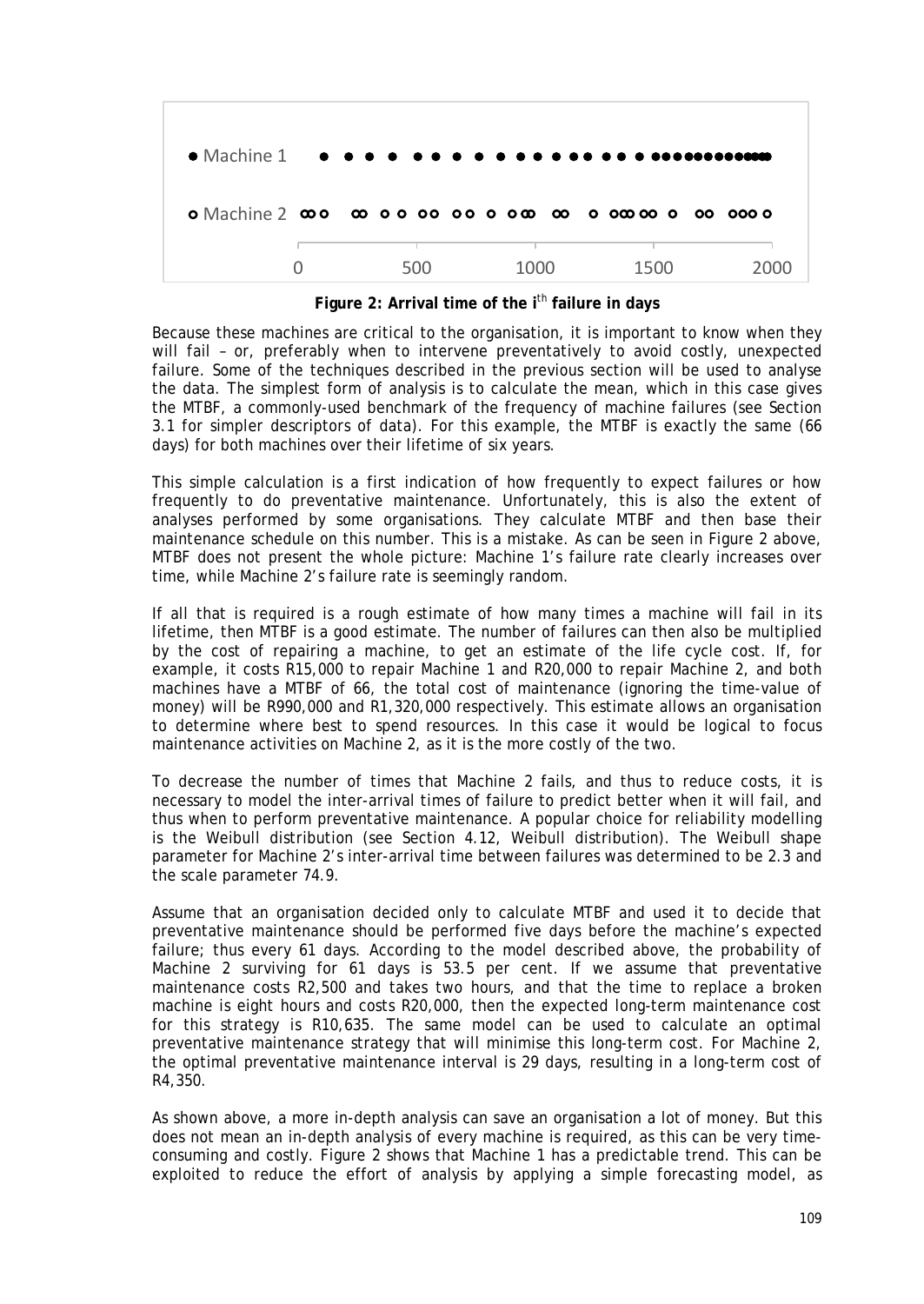described in Section [4.9.](#page-7-4) If there are several machines of the same make as Machines 1 and 2, care must be taken to include the relationships when analysing the system. When machines work in series, for instance, one machine breaking might damage the machine next to it. To overcome these complexities, it is recommended to make use of a network model (Section [4.8\)](#page-7-3) or simulation (Section [4.5\)](#page-7-0). When it is not just the cost that must be reduced, multi-objective optimisation might also be required.

### **6 SUMMARY AND CONCLUSION**

This article describes an analysis of the requirements stipulated in PAS 55 and the ISO 55000 series where quantitative analysis and numerical methods are needed. It also identifies methods that can address the specifications, and provides basic summaries of the methods for convenience.

Asset management practitioners often shy away from the complexity of numerical analysis, but with the momentum that PAS 55 has gained over the last few years, and the keen anticipation of ISO 55000, the asset management community will be compelled to incorporate quantitative analysis as part of its trade.

The research in this article suggests that the tools and methods required to address the quantitative specifications in PAS 55 and the ISO 55000 series exist. It is left to the current generation of asset managers to incorporate these tools and methods into their field as part of standard operating procedure.

### **REFERENCES**

- **[1] British Standards Institution** 2008. *Part 1: Specification for the optimized management of physical assets*. PAS 55: Asset Management.
- **[2] International Standards Organization** 2013. ISO 55000: *Asset management – Overview, principles and terminology.*
- **[3] International Standards Organization** 2013. ISO 55001: *Asset management – Requirements*
- **[4] International Standards Organization** 2013. ISO 55002: *Asset management – Guidelines on the application of ISO 55001*
- **[5] Tukey, J.** 1977. *Exploratory data analysis*. Reading, MA, 231. [Online]. Available: [http://xa.yimg.com/kq/groups/16412409/1159714453/name/ExploratoryDataAnalysis.pdf.](http://xa.yimg.com/kq/groups/16412409/1159714453/name/ExploratoryDataAnalysis.pdf) [Accessed on 11 February 2013].
- **[6] Fayyad, U., Piatetsky-Shapiro, G. & Smyth, P.** 1996. From data mining to knowledge discovery in databases. *AI magazine*, 17, 37 [Online]. Available: [http://www.aaai.org/ojs/index.php/](http://www.aaai.org/ojs/index.php/aimagazine/article/viewArticle/1230) [aimagazine/article/viewArticle/1230.](http://www.aaai.org/ojs/index.php/aimagazine/article/viewArticle/1230) [Accessed on 11 February 2013].
- **[7] Barringer, H.** 2003. A life cycle cost summary. In *International Conference of Maintenance* [Online]. Available: [http://www.barringer1.com/pdf/Life cycleCostSummary.pdf.](http://www.barringer1.com/pdf/LifeCycleCostSummary.pdf) [Accessed on 11 February 2013].
- **[8] Stump, E.J.** 1988*.* An application of Markov chains to life-cycle cost analysis. *Engineering Costs and Production Economics* [Online] Available: [http://www.tandfonline.com/doi/abs/10.1080/](http://www.tandfonline.com/doi/abs/10.1080/10157891.1987.10472807) [10157891.1987.10472807.](http://www.tandfonline.com/doi/abs/10.1080/10157891.1987.10472807) [Accessed on 11 February 2013].
- **[9] ESRI.** 2007. GIS for sustainable development*.* [Online] Available: [http://www.esri.com/](http://www.esri.com/library/bestpractices/sustainable-development.pdf) [library/bestpractices/sustainable-development.pdf.](http://www.esri.com/library/bestpractices/sustainable-development.pdf) [Accessed on 11 February 2013]
- **[10] Winston, W.L.** 2004. *Operations research: Applications and algorithms*. Brooks/Cole, Cengage Learning.
- **[11] Marler, R. & Arora, J.** 2004. Survey of multi-objective optimization methods for engineering. [http://www.cse.ohio-state.edu/~parent/classes/788/Au10/](http://www.cse.ohio-state.edu/%7Eparent/classes/788/Au10/OptimizationPapers/MultiObjective/journal_survey.pdf) [OptimizationPapers/MultiObjective/journal\\_survey.pdf.](http://www.cse.ohio-state.edu/%7Eparent/classes/788/Au10/OptimizationPapers/MultiObjective/journal_survey.pdf) [Accessed 12 February 2013].
- **[12] Willmott, P. & McCarthy, D.** 2001. *Total productive maintenance TPM - A route to world-class performance*. Butterworth-Heinemann.
- **[13] Jaber, M.Y. & Bonney, M.** 1999. The economic manufacture/order quantity EMQ/EOQ and the learning curve: Past, present, and future. *International Journal of Production Economics*., Vol. 59, pp 93-94
- **[14] Bekker, J.** 2012. *Short notes on aspects of discrete-event simulation*., Presented as part of Simulation 414, Industrial Engineering, University of Stellenbosch
- **[15] Dyadem Press**. 2003. *Guidelines for failure mode and effects analysis for automotive, aerospace and general manufacturing industries*. Taylor & Francis .
- **[16] Benbow, D.W. & Broome, H.W.** 2008. *The certified reliability engineer handbook*. ASQ Quality